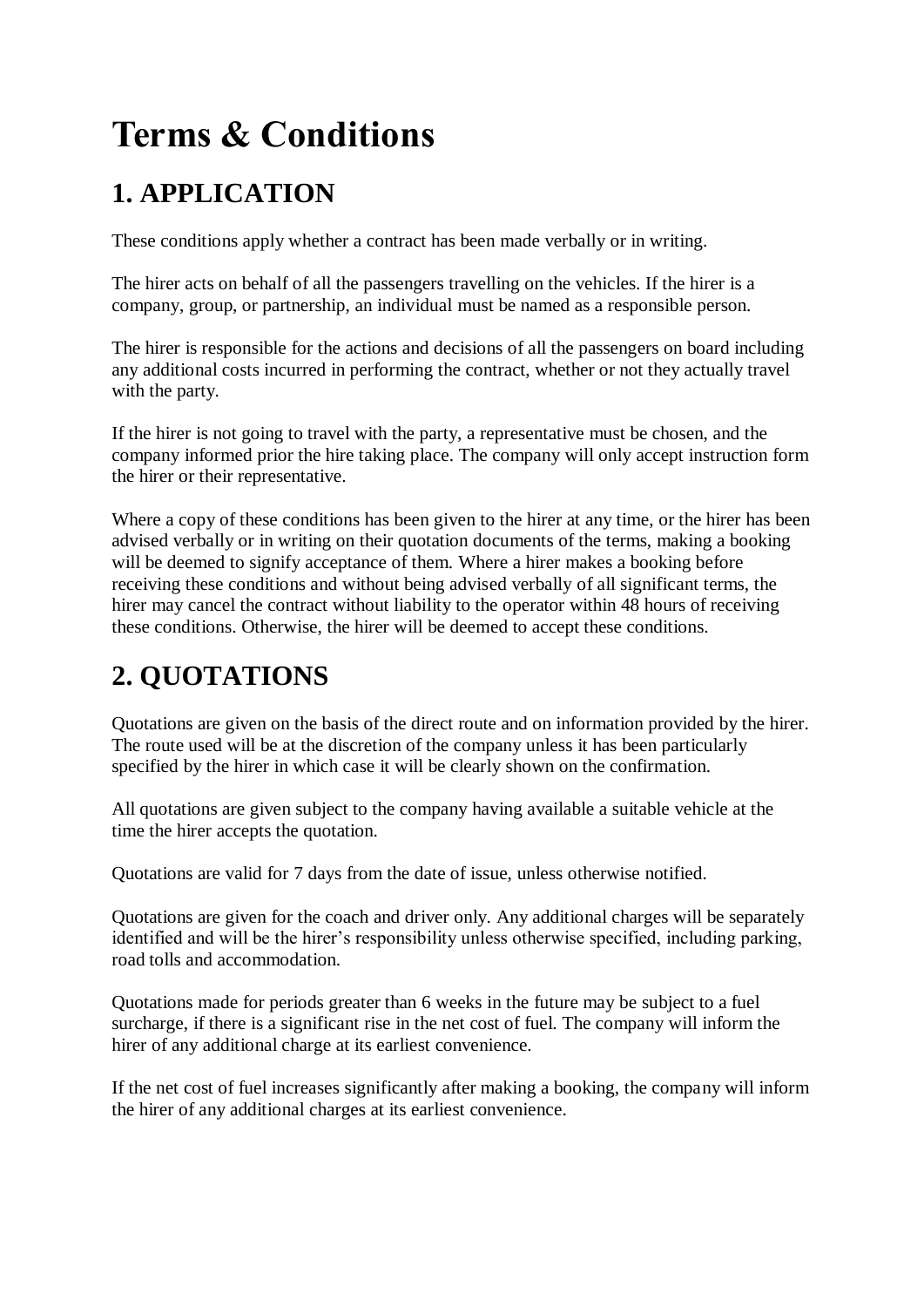# **3. USE OF THE VEHICLE**

The hirer cannot assume the use of the vehicle between outward and return journeys, nor that it will remain at the destination for the hirer's use unless this has been agreed with the company in advance.

# **4. CONDUCT OF PASSENGERS INCLUDING HEALTH & SAFETY**

- The driver is responsible for the safety of the vehicle at all times, and as such may remove any passenger whose behaviour prejudices safety or is in breach of the Public Service Vehicle (Conduct of Drivers, Inspectors, Conductors and Passengers) Regulations 1990. These regulations set out certain rights and responsibilities on all parties. The hirer is responsible for any damage caused by any passenger for the duration of the hire. Please be advised where instances of breach in Health and Safety by children or minors occur, the parent or guardian will be responsible for their actions. In certain circumstances, this can result in a student being refused travel on school routes. Formal written warning to this affect will be issued prior to any action being taken, to allow suitable arrangements to be made.
- Health and Safety is paramount with our organisation and as such all passengers are asked to wear their seat belts whilst on the vehicle and abide by all information given and displayed. If minors are travelling on the vehicle, they must under the supervision of a responsible adult or the Hirer or their representative.
- Smoking is not permitted at any time on any of our vehicles, this includes the use of substitute smoking materials such as electronic cigarettes or 'E cigarettes'. Any one found smoking on our vehicles will be asked to disembark.
- All school groups must ensure that they understand their obligations for planning, supervision, approval and preparation of pupils etc as set out in the DfES publication 'Health and Safety of Pupils on Educational Visits ' (HASPEV). We can provide a company based risk assessment to cover your hire of our vehicle. Please ensure that you have an adequate level of supervision to ensure that emergency exits on our vehicles have at least one adult staff member seated by them in case of emergency.
- Alcohol must not be consumed on our vehicles without prior consent from the company. Any consumption must be in moderation and the company reserves the right to refuse passage to any passenger if he / she is viewed to present a danger to themselves, other passengers or the driver.
- Other than on a vehicle fitted expressly for the purpose, food and drink (including alcoholic beverages) may not be consumed on the vehicle without prior verbal or written consent from the company.
- Cleaning of the vehicle as a result of excess mess or excess consumption (vomit or other bodily fluids) may incur a cleaning fee, up to a limit of £250.
- All vehicles are fitted with spill kits, in the event of a kit being used due to sickness or injury, whether due to excess or accidental causes, the company reserves the right to charge for the use of these kits replacements.
- $\bullet$  Due to Health & Safety, the company cannot transport any group without at least one identified "lead passenger" whom is over the age of 18 years. This is to ensure the safe use of emergency exits and the responsibility of the conduct and behaviour of all passengers under the age of 18 years.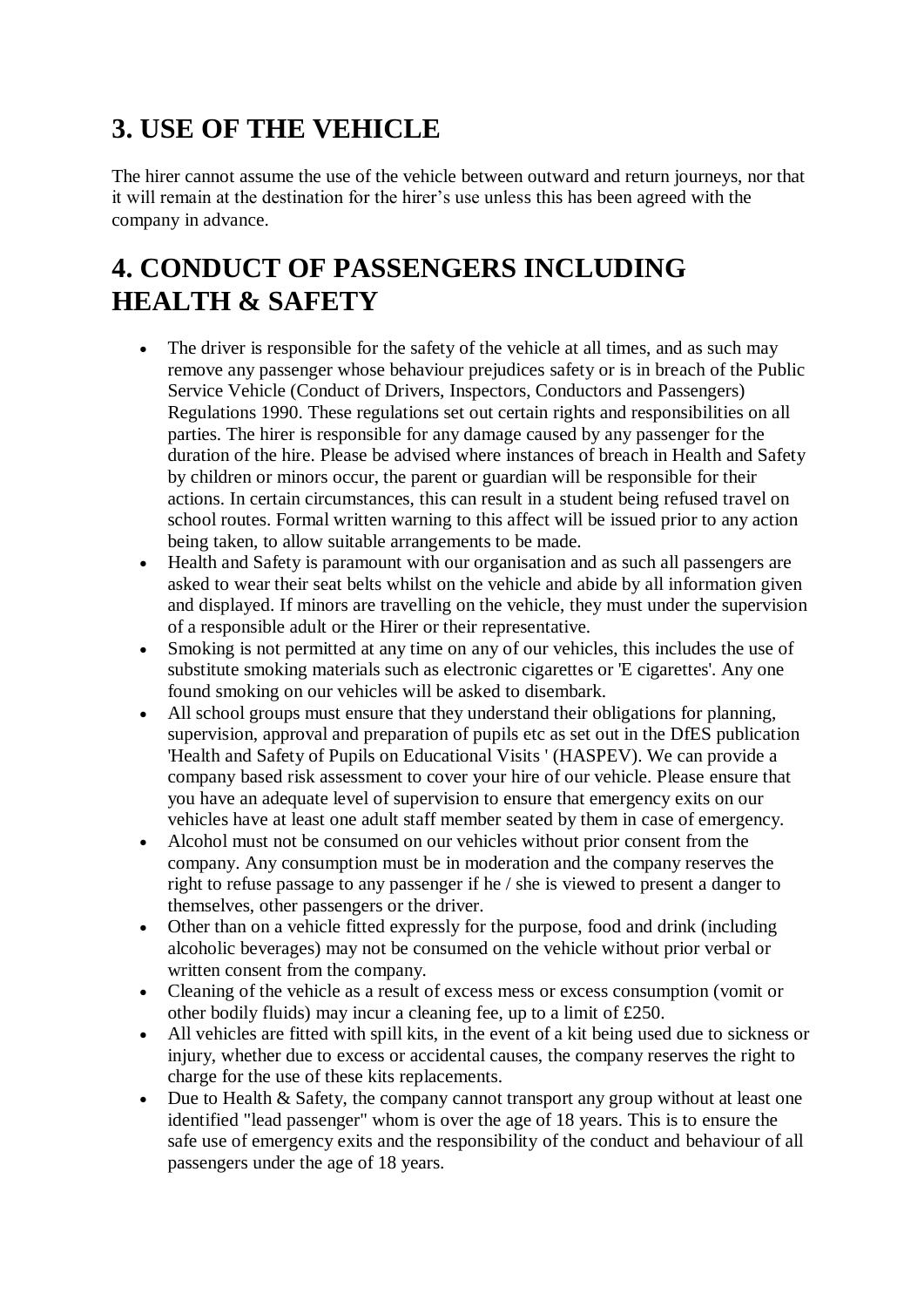#### EXPRESS TERM

• Where the hirer is to a sporting event, the hirer should be aware of the legal requirements relating to alcohol, contained in the Sporting Events (Control of Alcohol) Act 1985, (as amended) and the conditions of entry to race courses as laid down by the Race Course Association Ltd. Specifically Alcohol must not be carried or consumed on coaches to or from any Sporting Event. Police have the right to search and seize any alcohol carried by passengers.

#### **5. ROUTES AND TIME VARIATION**

The company reserves the right to levy additional charges for additional mileage or time to that agreed, if the client exceeds those stated on their confirmation or quotation documents, the charges will be charged  $@$  £60 per hour, charged per quarter or a part thereof. Waiting time must be paid in full before departure.

The driver will arrive punctually before your specified hire time and the vehicle will depart at times agreed by the hirer, and it is the responsibility of the hirer to account for all the passengers at those times. The company will not accept liability for any losses incurred by passengers who fail to follow instructions given by the hirer.

#### **6. DRIVER'S HOURS**

The hours of operation for the driver are regulated by law; and the hirer accepts the responsibility of ensuring that the hire keeps to the hours and times agreed by the company. Neither the hirer nor any passenger shall delay or otherwise interrupt the journey in such a way that the driver is at risk of breaching regulations relating to driving hours and duty times. If any breach is likely to occur, the hirer will be responsible for any additional costs incurred unless it is outside the control of the hirer. The calculation of any costs will be as in condition 4.

# **7. SEATING CAPACITY**

The company will, at the time of booking, agree and specify the legal seating capacity of the vehicle to be supplied. The hirer must not load the vehicle beyond this capacity.

# **8. CONVEYANCE OF ANIMALS**

On a private hire, no animal (other than guide dogs and hearing dogs notified to the company in advance) may be carried on any vehicle without prior written agreement from the company.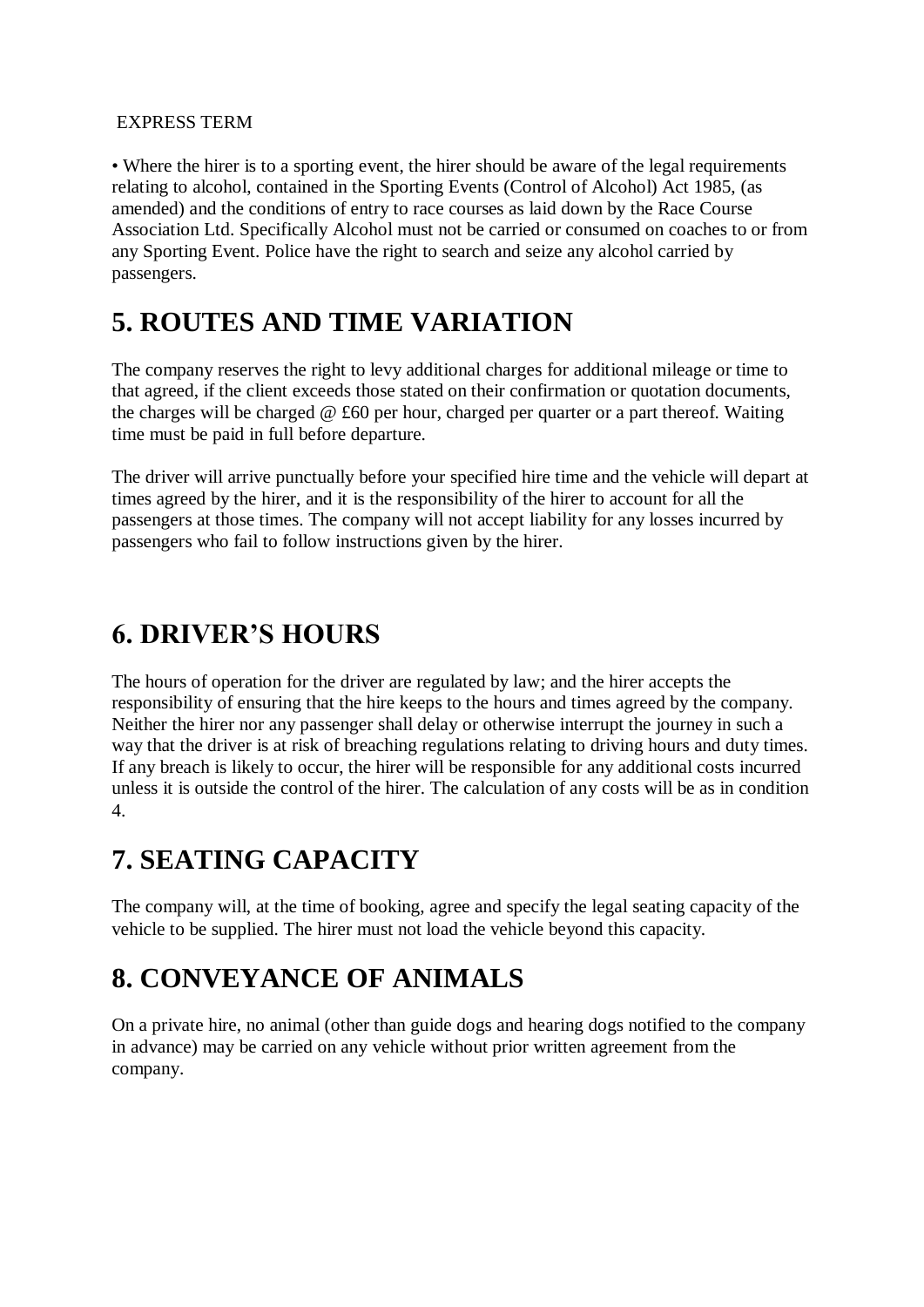# **9. CONFIRMATION**

Confirmation of a booking can normally only be accepted by the company in written (email) form and is the only basis for any subsequent alterations. Confirmation of a booking by the company will be sent at the time of booking.

# **10. PAYMENT**

Any deposit requested must be paid by the date stated, and payment in full (7 days or 14 days for major events) must be made before the start of the hire unless otherwise agreed by the company. The company reserves the right to add interest at the rate of 8% per annum above base rate of the Bank of England, calculated on a daily basis, from the date by which the payment should have been made. Please note that all invoices not settled within our payment terms will be referred to our Debt Recovery Agents, Final Demand Ltd and will be subject to a surcharge of 15% plus VAT in lieu of our recovery charges.

# **11. CANCELLATION BY THE COMPANY**

In the event of any emergency, riot, civil commotion, strike, lock out, stoppage or restraint of labour or on the happening of any event over which the company has no control (including adverse weather conditions or substantial increase in the net cost of fuel) or in the event of the hirer taking any action to vary agreed conditions unilaterally, the company may, by returning all money paid and without further or other liability, cancel the contract.

# **12. CANCELLATION BY THE HIRER**

The following cancellation scheme will be used in the event of cancellation by the hirer. Any cancellation MUST be confirmed in writing no later than 24hrs following notifying the company.

- Cancellation 28 days prior to date of booking: Fee of 25% of the price of the booking, (in June and July notice period increases to 50% cancellation).
- Cancellation 21 days prior to booking: Fee of 50% of the price of the booking, (in June and July notice period increases 80% cancellation).
- Cancellation Less than 14 days prior to booking: Fee of 75% of the price of the booking, (in June and July notice period increases 80% cancellation).
- Cancellation 7 days prior to booking: Fee of 100% of the price of the booking.

At the time of providing this quote, the UK is experiencing increased risk from the coronavirus and the concern is that the number of confirmed cases of the virus will very likely increase. The Government has stated that it will continue to implement measures to combat the spread of the virus. In the extremely unlikely event that such measures are put in place which impact our ability to provide services to you (including but not limited to us having to suspend or cancel in full the services), we will not be in a position to accept any liability for any losses that may arise and we limit our liability accordingly.

In the event that a booked service is no longer required due to cancellation of an event or your unwillingness to travel despite no official Government of Foreign & Commonwealth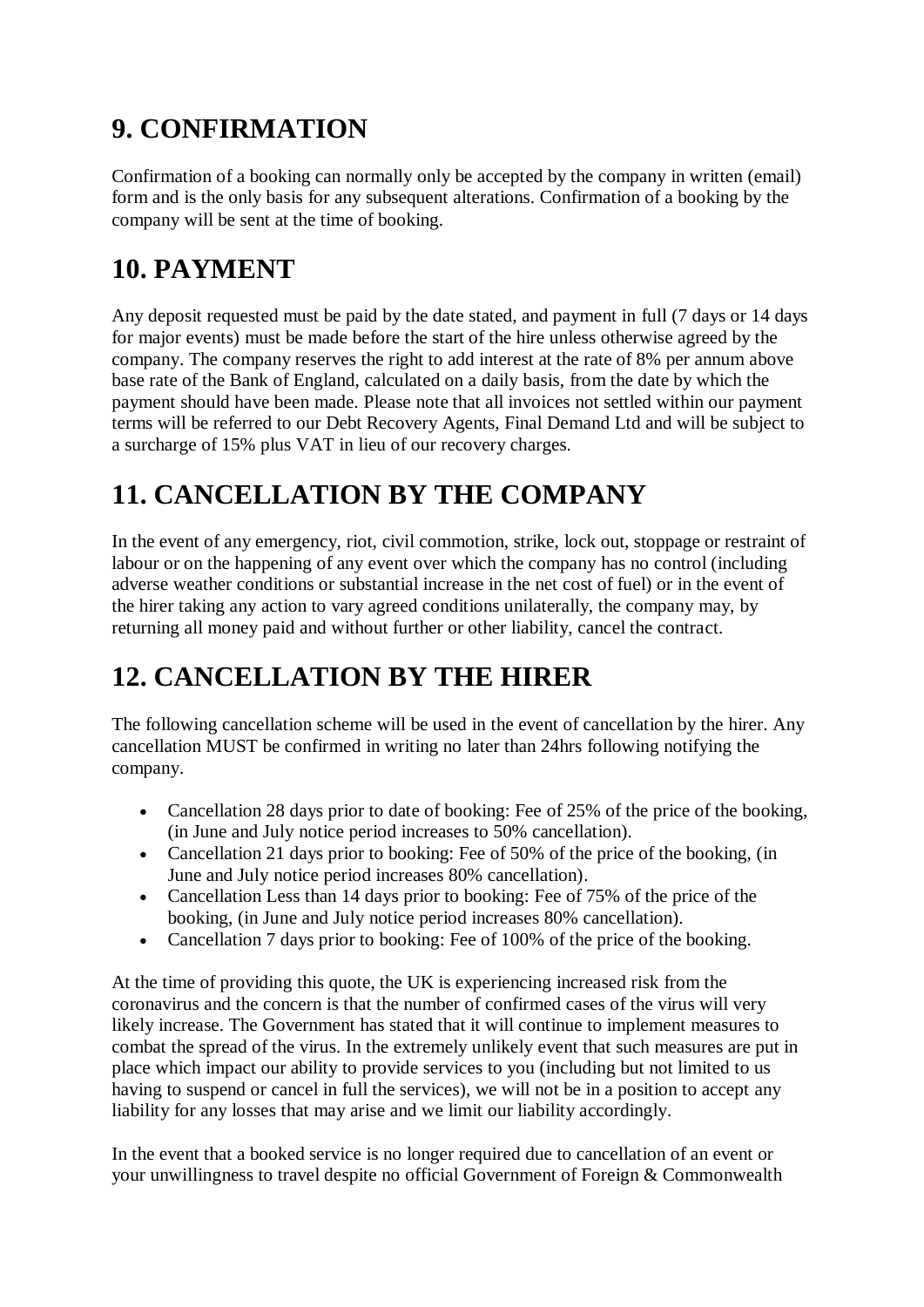Office advice not to travel, the payment and cancellation provisions of our standard terms and conditions will apply.

We are keeping the matter under careful review and will ensure that all customers are advised of any developments that may affect fulfilment of booked services.

There is a minimum cancellation fee of £50 for administration, deductible from deposits paid, irrespective of cancellation notice period or to the value of any tunnel or ferry if booked on customers behalf, which we cannot refund.

#### **Cancellation which includes Ferry or Tunnel Booking**

Please be aware that any hire that includes a Ferry or Tunnel Booking falls outside the terms above, any cost incurred by cancelling a booking which attracts a fee from the Ferry or Tunnel company will fall liable for payment by the hirer. Please contact us to explore the applicable charges.

#### **Excursions, Trips and Shows**

Please note that tickets purchased are non refundable, but can be transferred to alternate passengers.

Please note any deposit taken are non refundable.

Gift vouchers issued by the company are only valid for 12months from the point of purchase and have no monetary value and are not permitted for resale.

# **13. VEHICLE TO BE PROVIDED**

The company reserves the right to provide a larger vehicle than that specified at no additional charge unless any extra seats are used in which case an additional pro rata charge will be made to the hire charge. The company reserves the right to substitute another vehicle (including those of other operators) or ancillary facilities for all or part of the hire subject to such substitutes being of at least equivalent quality and confirmed with the hirer.

#### **14. BREAKDOWN OR DELAYS**

The company provides its advice on journey time in good faith. However, as a result of break down, extreme weather conditions or traffic congestion, or other events beyond the reasonable control of the company, journeys may take longer than predicted and in those circumstances the company will not be liable for any loss or inconvenience suffered by the hirer as a result.

#### **15. AGENCY ARRANGEMENTS**

Where the company hires in vehicles from other operators at the request of the hirer and where the company arranges ancillary facilities such as meals, accommodation, ferries,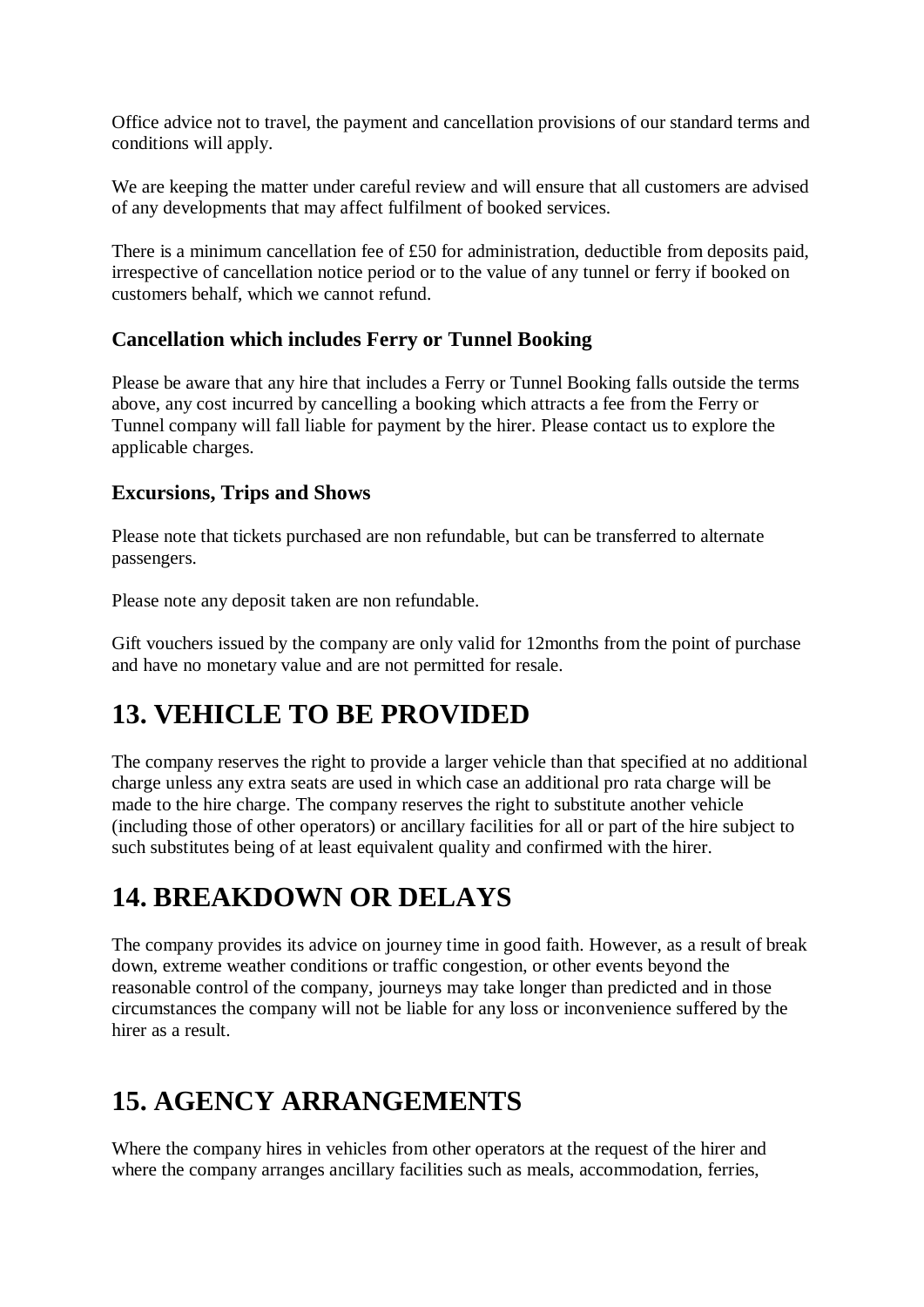admission tickets or any other services provided by another supplier, it does so as agent for and on behalf of the hirer. Any terms or conditions imposed by such other suppliers through the company shall, insofar as they are supplied to the hirer, be binding on the hirer as if he had directly contracted such services and the hirer shall indemnify the company against any loss, claim, damage or award in respect of breach of such supplier's terms and conditions brought about by the hirer's actions.

# **16. PACKAGE REGULATIONS**

If the hirer organises other elements of a package in addition to the provision of transport, the hirer may be defined as an 'organiser' or a 'retailer' for the purposes of the Package Tours Regulations 1992 and as such may be required to comply with the provisions of those regulations.

In this instance the company cannot accept any liability that may be incurred for losses or damage that it would otherwise accept under the terms of those Regulations.

The hirer accepts responsibility for establishing whether they are so defined, and the company cannot accept liability or loss or damage incurred that would have been the responsibility of the hirer if the hirer were the legally defined organiser or retailer.

# **17. PASSENGERS' PROPERTY**

- All vehicles hired by the company are subject to restrictions on carrying luggage for statuary safety reasons. The hire accepts the that the driver shall be the sole judge as to whether and to what extent passengers' property is carried. Large 'bulky' items may not be able to be carried, and the hirer should take all steps to notify the company in advance of such requirements.
- The company accepts any personal property of the hirer and their passengers on the understanding that it will take all reasonable steps to avoid loss or damage. The hirer should notify the company or the driver if items of exceptional value are to be carried on the vehicle. It is the hirer's responsibility to minimise risk of loss when the property is left unattended.
- The company liability for loss and damage to property, however caused, is limited to £500 per person and £30,000 in total in respect of anyone incident. The company will not pay the first £50 of each passenger claim subject to a maximum excess of £1,000 in respect of any one incident.
- The limits in this section do not apply to personal injury claims.
- All articles of lost property recovered from the vehicle will be held at the company's premises where the vehicle is based, and will be subject to the current Public Service Vehicle (Lost Property) Regulations.

# **18. COMPLAINTS**

In the event of complaint about the company's services, the hirer should endeavour to seek a solution at the time by seeking assistance from the driver or from the company. If this has not provided a remedy, complaints should be submitted in writing (email) and within 7 days of